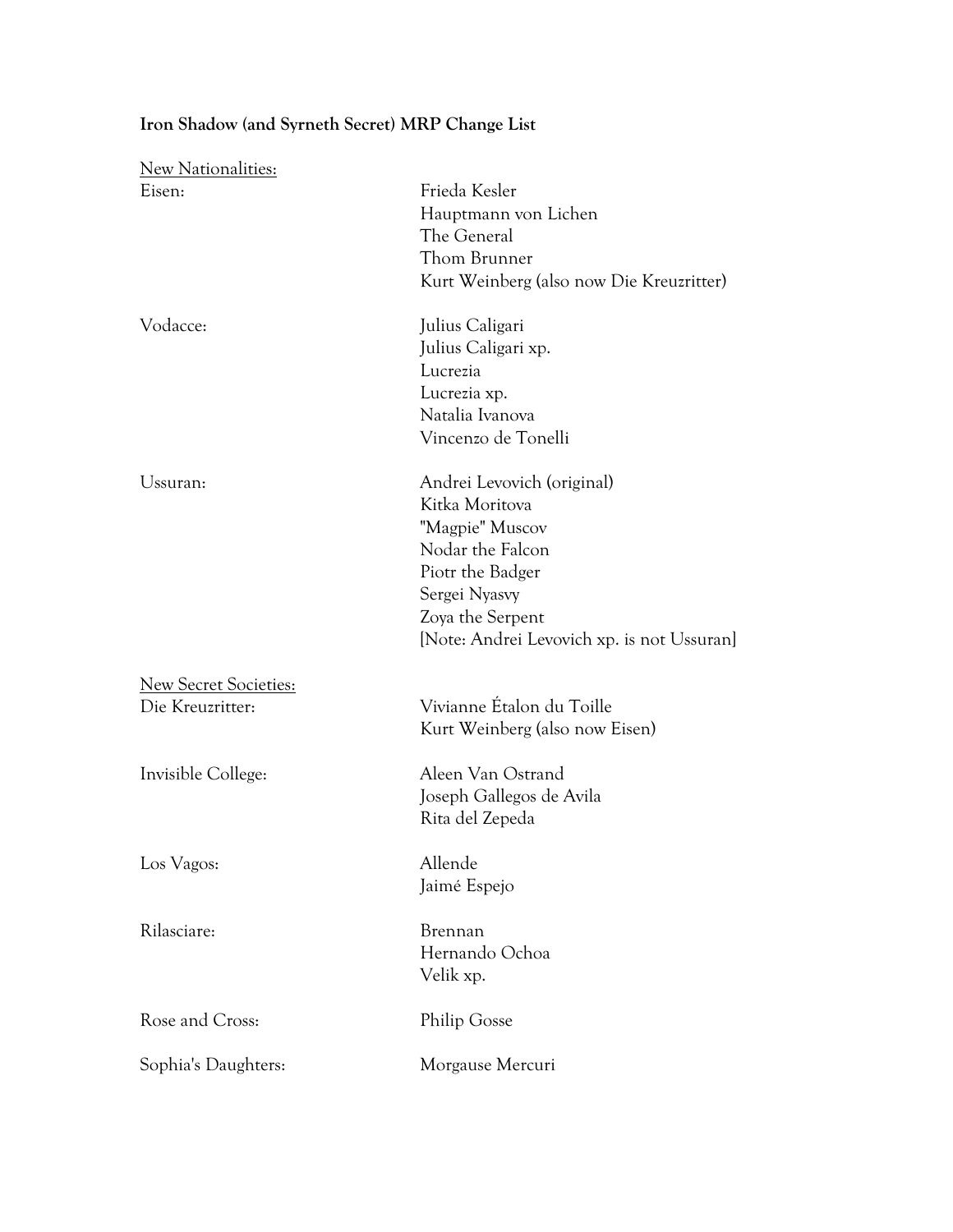New traits:

Henchman: Castillian Swordmaster Rose & Cross Apprentice We Needs Us An Ussuran Gunner

Illegal: Stolen Guns

Patron: Avalon Noble Escorting the MacDuff Lady Katerina

Captains:

Allende now belongs to the Los Vagos Secret Society.

Amiral Alazais Valoix-Praisse III now has 9 starting Influence (as of Syrneth Secret). Captain Jorund Guttormson's ability now rounds up rather than down. Ernesto Castillus's ability now requires that the Captive Crew be Corsairs. Philip Gosse now belongs to the Rose and Cross Secret Society. Yngvild Olafsdottir's ability now gives a minimum cost of 0.

Crew:

Adeeb Al-Amid now requires any Corsairs First Mate, not just Edahgo.

Captive Thugs now have 3 Sailing (up from 2).

Fierbas Desaix du Paix now has Porté 0.

Lowly Captives now may be placed on a Heroic Corsairs Captain's Ship.

Lt. Juan Rodriguez de Soldano now cannot be brought onto an already full Ship.

Sergei Nyasvy now belongs to both the Corsairs and Gosse factions (and is also Ussuran).

Attachments:

Blockade's Action now requires that you tack Blockade to use it.

Caligari's Island now requires Influence to discard (rather than Swashbuckling).

"Pack 'em In!" no longer has an Influence cost to play, and may be attached to a Crew with the No Attachments trait.

Willowed Ropes now costs 3 Influence (down from 5).

Actions:

Fancy Swordplay now lets you draw 3 cards (up from 2).

Headhunters now inflicts 4 hits (up from 2), and only one may be played per completed Adventure.

Ships: Uncharted Course's ability now works on up to 3 Ship Attachments.